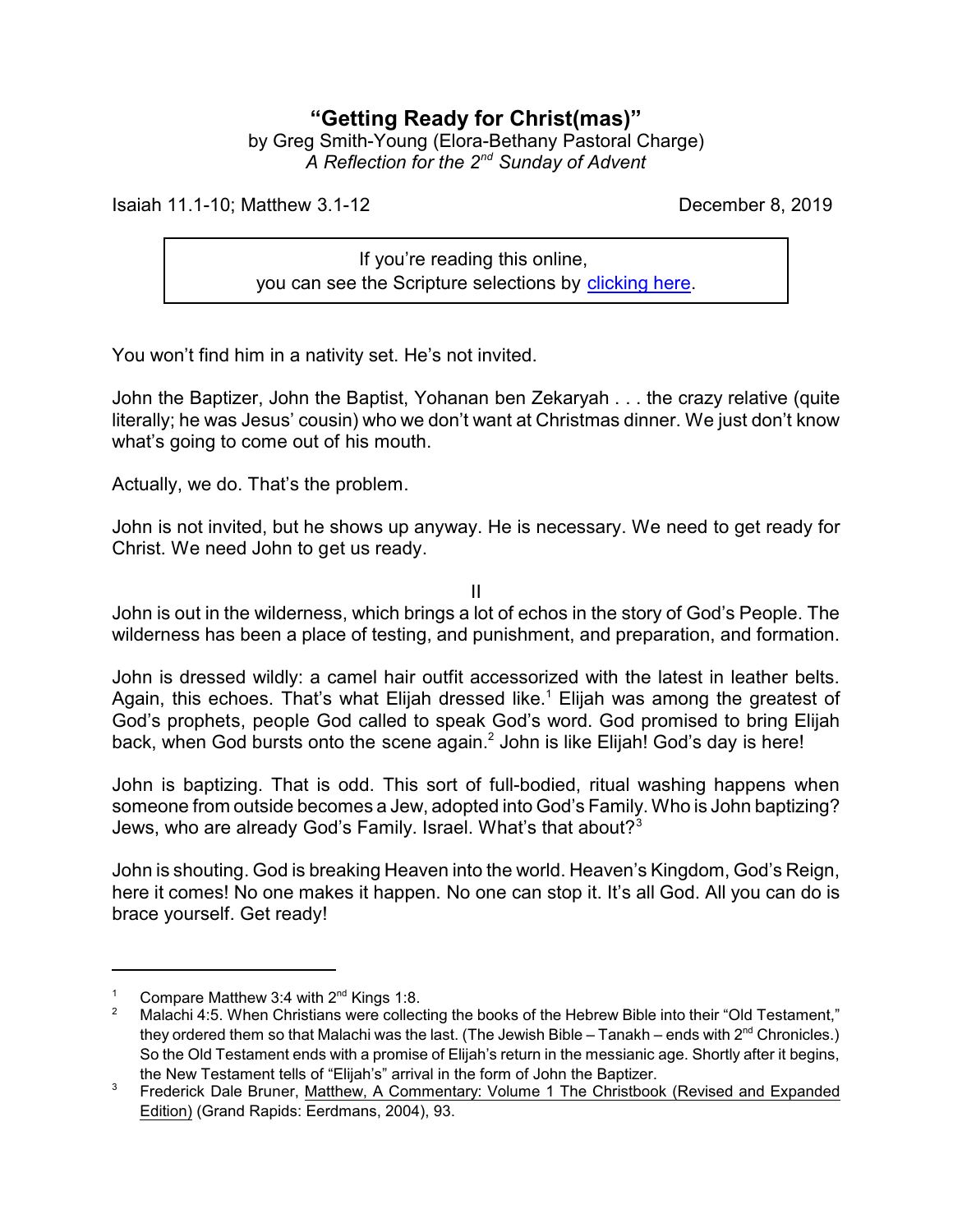This is what Advent is about: getting ready. Ready or not, it is coming. Better: *he is coming.* Not Christmas. Christ. With Jesus, the Kingdom of Heaven, is here.

III

Many were going to be baptized. Pharisees and Sadducees were going to watch.<sup>4</sup>

Sadducees were upper-class. They were the priests who ran the Temple. They ran the government. They managed the relationship between Israel and Rome, the occupying power. To keep their position, Sadducees needed stability. So they made compromises. When you hear "Sadducee," think Sophisticated, Stability, and Small (they were the tiny elite).

Pharisees were working-class. Theirs was a grassroots social movement. They wanted religion to be of the people, and for the people. They believed living faithfully to God and God's ways was for everyone. But they did not water things down. Preserving God's Law, living rightly and purely in all parts of life, was vital. The Pharisee movement was vibrant and widespread. When you hear "Pharisee," think Popular, Purity, and Preservation.

These are very different and opposed groups. Why did Pharisees and Sadducees both come to see John? To observe and evaluate him? To determine whether to condemn him or endorse him? To decide about John?

IV

Whatever. John decides about them. He assaults them with blistering words. *Children of snakes. Where did you get the idea you can get away from God's wrath? If your life has really turned around, then show it. You belong to God's People, Abraham's family. Congratulations! [slow clap] You know God can make more children for Abraham out of nothing. God's done it before. God is evaluating you. Are you producing a harvest? Or will you get cut*

*down and burned up?* <sup>5</sup>

Notice who John is yelling at. God's People. Not outsiders. Not the oppressors. Not the exploiters. Not the bad guys. Remember, it's God's People whom John is baptizing. Now it's the leaders of God's People he's blasting. It's the best, most spiritual, popular and influential guides of God's People he's confronting. They are the problem that needs to change.

We are the problem that needs to change.

It's a trap we fall into. *The problem is out there! They need to change.*

 $^4$  For what follows about these two important groups in 1st-century Judaism, see Thomas R. Yoder Neufeld, Recovering Jesus: The Witness of the New Testament (Grand Rapids, MI: Brazos, 2007), 90-93, and Bruner, 90.

<sup>5</sup> My paraphrase of Matthew 3.7-10, with some help from Eugene Peterson's *The Message*.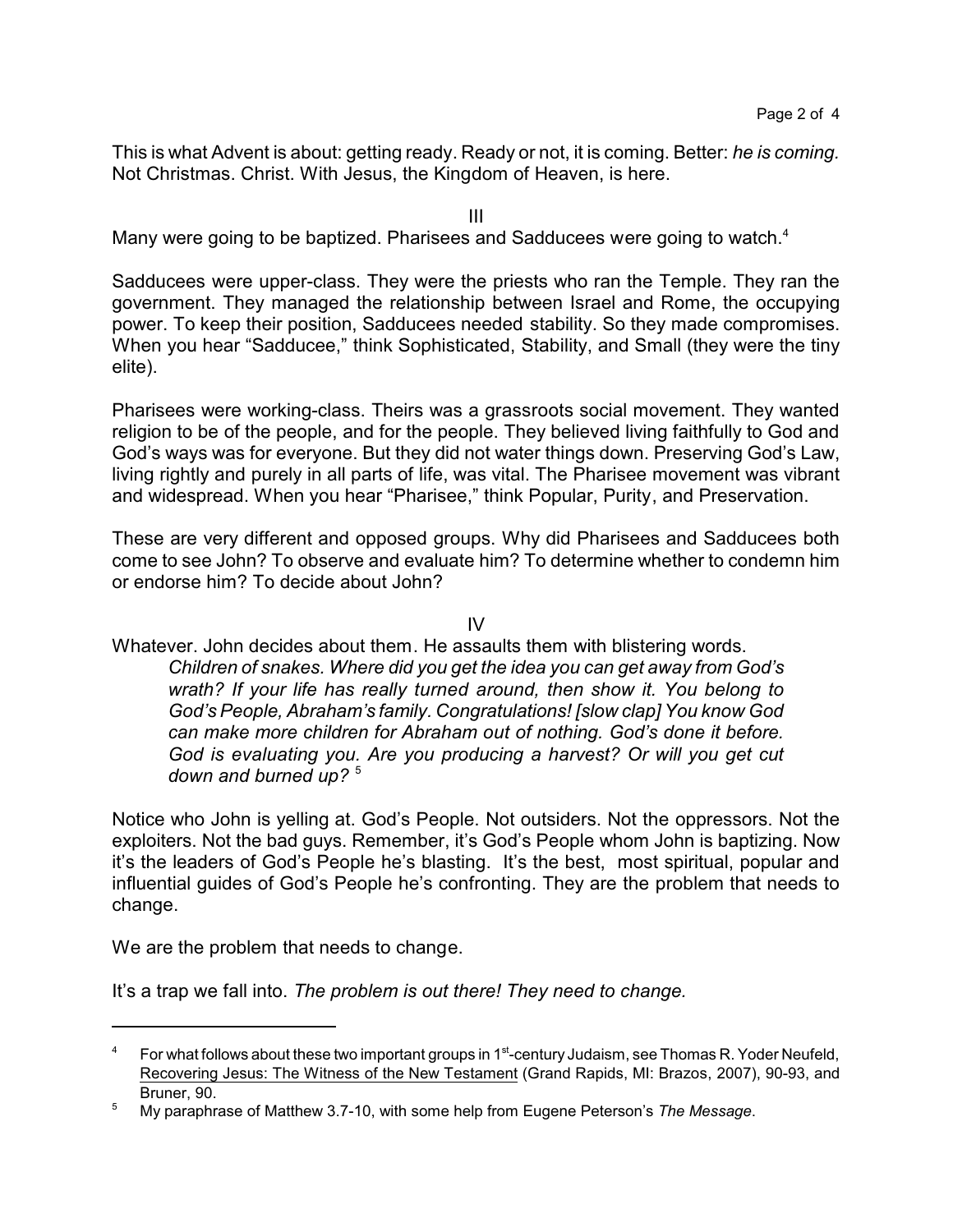Try this. What is something happening in our world, something touching you, that has got you really concerned? What will solve that problem? Who has to change to do that?

It's much easier if it is "them." That's the trap.

We want to be over here, alongside Pharisees and Sadducees, and other people like us. Watching. Pointing. *"Look at them going to John. Look at them getting cleaned up. Look at them changing their minds, their hearts, and their lives. Good ! About time!"*

## $\vee$

But John sees us. He is God's prophet! He's walking over with his scary, God-filled eyes. He's getting so close, you can smell him, and it's not nice.

He is not nice. What needs saying is too important to be nice about it. John assaults us with blistering words. God's wrath.

Did you come to worship today for a blast of God's wrath? Me neither. That's why we don't want John in our nativity scenes, messing with our Christmas. Today is Peace Candle Sunday. Wrath is not peaceful.

But it's vital, for peace. For there to be peace, what's wrong has to be dealt with.

God's wrath is not God being grumpy and irritable. It's not God blind with rage. It's not God hating. God's wrath is God loving.

I read this, and I find it so helpful. *"The wrath of God . . . is the love of God in friction with injustice.*"<sup>6</sup> God loves, always. So when one of God's beloved suffers injustice, or one of God's beloved inflicts injustice, or God's beloved are caught up in a world of injustice so we are both victims and perpetrators at the same time, and we are all, often without knowing it, God's love is going to grate against the injustice.

Because God loves, God is going to raise up prophets like John, to shine God's blazing, blinding, very uncomfortable heat on what's wrong, including what's wrong in you and me, God's People.

God's wrath is because God loves. That's good news. But not when we try to stand far-off and fling it at others. Only when you see that God's wrath has to do with you and me.

<sup>6</sup> Burner, 92.